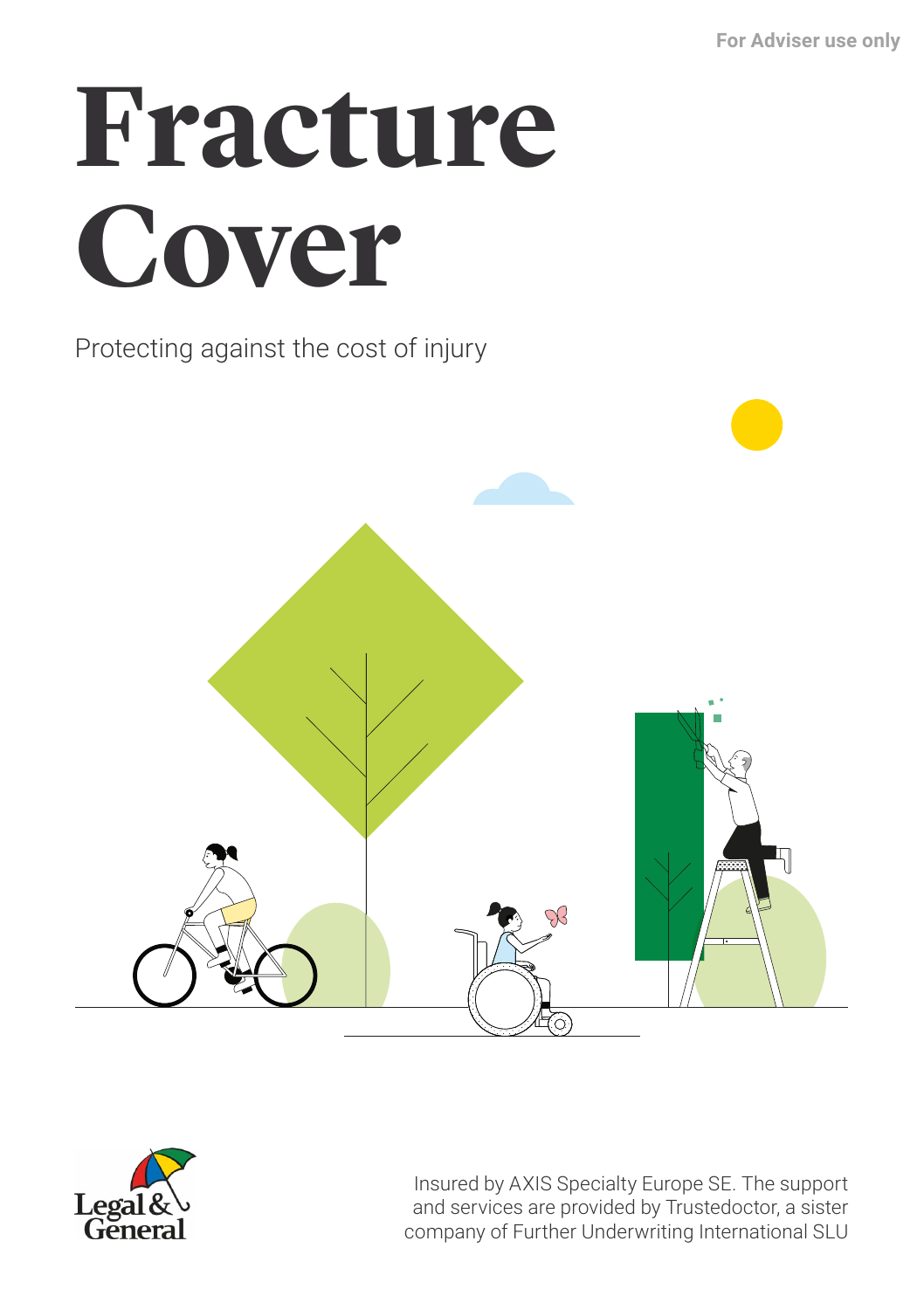## **Protecting against the cost of injury**

**Fracture Cover can be added to life insurance, critical illness, income protection and rental protection policies.**

Your clients can make **multiple claims per year with a maximum pay-out of £7,500**, for an additional monthly premium of:







Your clients can make **multiple claims per year with a maximum pay-out of £7,500** – whether they have an accident where they sustain multiple injuries at one time, or they have multiple injuries in a 12-month period.

The cover applies to **20 different fractures, 9 different joint dislocations, Achilles tendon ruptures and knee ligament tears.**

Depending on the injury, your client will receive **a pay out of £2,000, £4,000, £6,000 or £7,500** – the more serious the injury, the more the pay-out.

Please see refer to policy booklet for full terms and conditions



#### **Annual product renewals and price reviews**

Every 12 months we will write to your client in advance, to let them know their policy is up for renewal and if there is any change to the price.

When your client takes out the policy. it will default to an automatic renewal. However, they can choose not to automatically renew.

For clients continuing with automatic renewals, we'll write to them letting them know we're renewing their Fracture Cover unless they instruct us not to.

There is no additional underwriting for this product, however we are not able to

• Your client has osteoporosis or

• Your client gets rated on their

protection policy because of a risky

• If your client already has this benefit on another Legal & General policy.

offer Fracture Cover if:

pseudarthrosis

hobby or job

For clients who choose not to automatically renew, we'll write to them asking if they want to keep Fracture Cover, and we will remove it from their core product if they do not reply.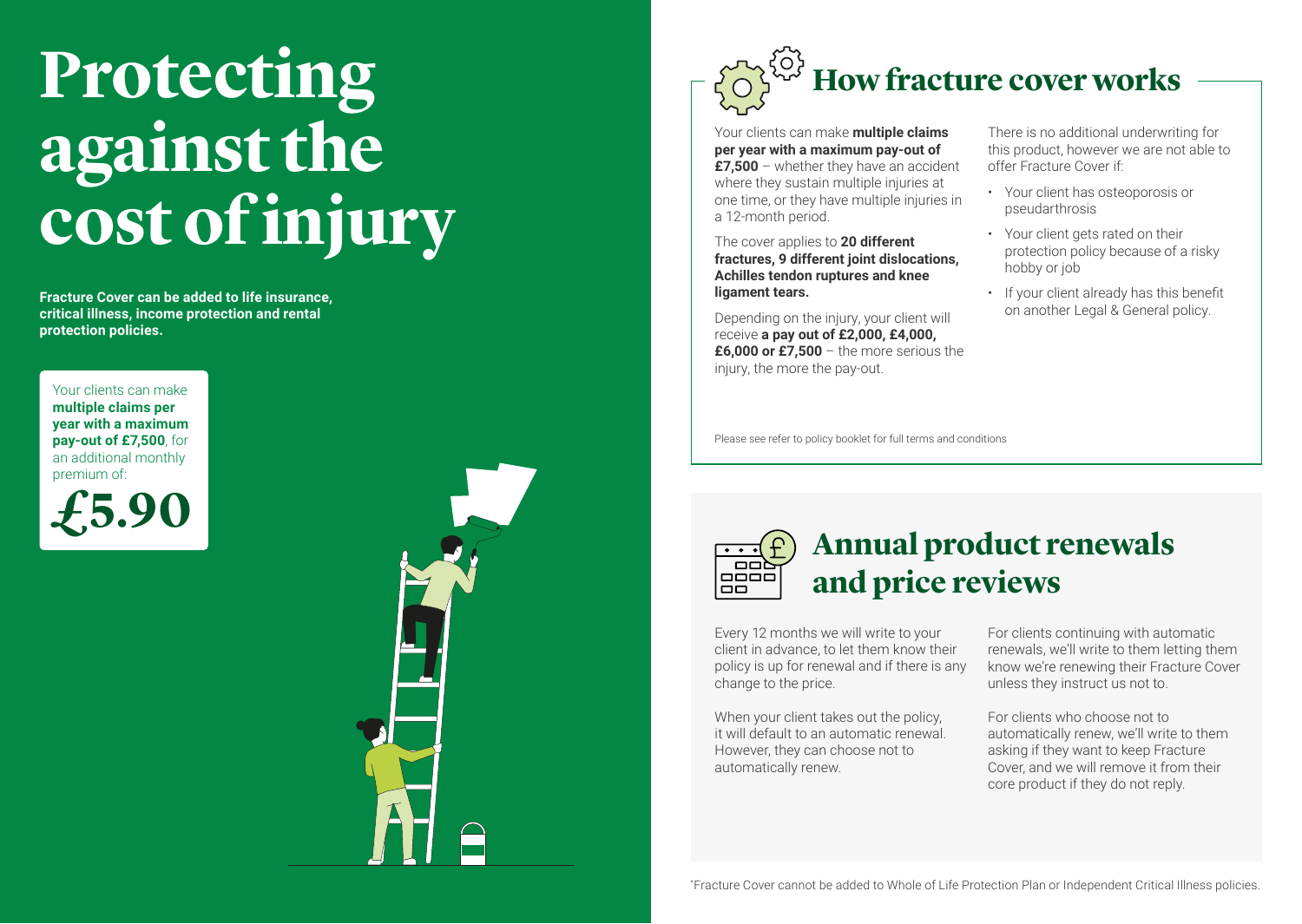#### **Fractures**